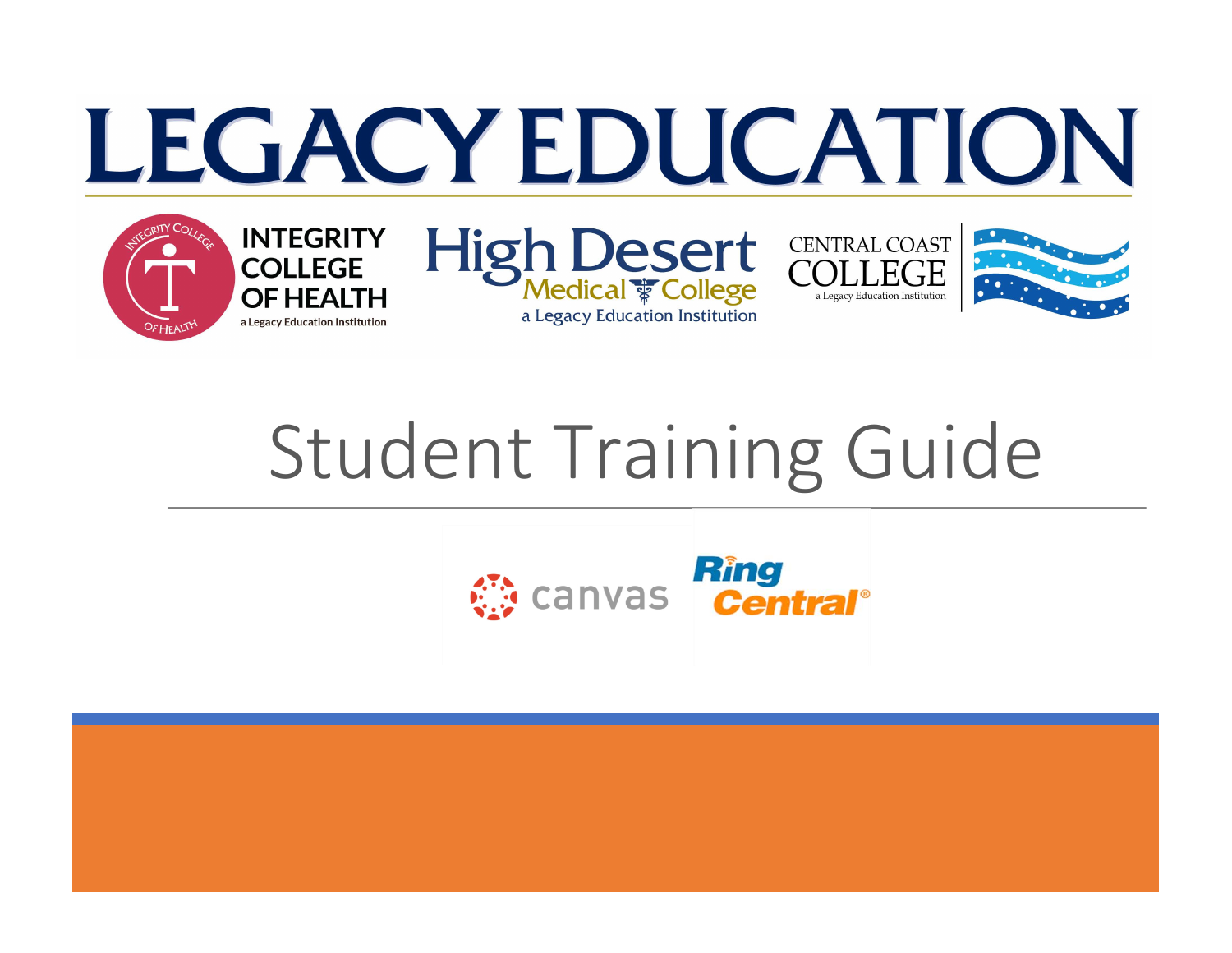# How do I accept an email invitation to join a Canvas course as a student?

If you are using Canvas through your institution, you will receive a course invitation where you have to create a Canvas account as part of the registration process.



Note: If having trouble with your account, contact your campus for assistance.

If you've enrolled in or been invited to a Canvas course, you will receive an email that contains your institution's Canvas URL [1] and your email address to use for your login [2]. To accept the course invitation, click the Get Started button [3].

The URL for Legacy Education is legacy.instructure.com

### Accept Course



Canvas will take you to your course and ask you to accept the enrollment. Click the Accept button.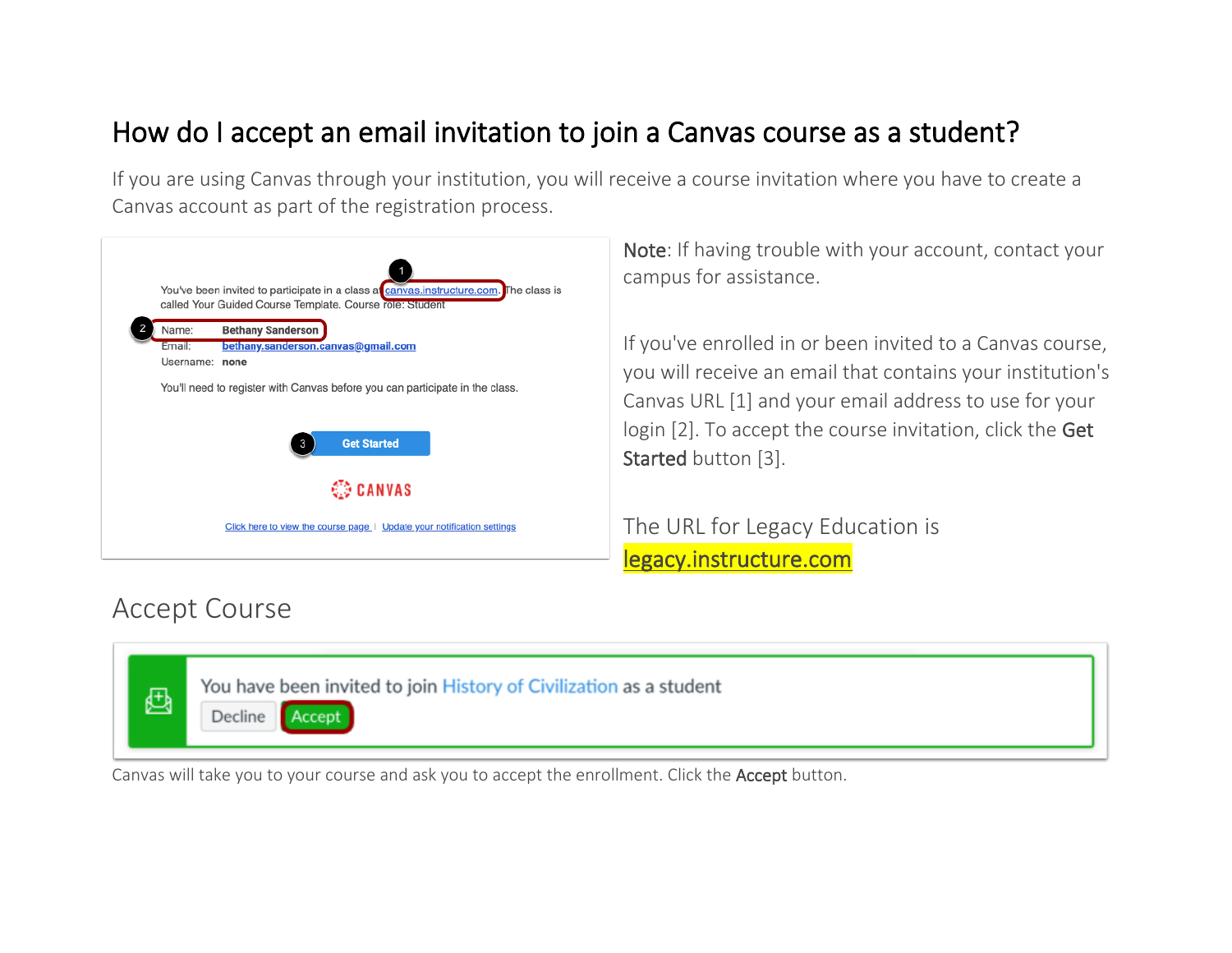#### Create Canvas Account



Click the Create My Account button.

## Complete Registration



Create a password [1] and enter your time zone [2]. Depending on your account type, you may be asked if you want to receive information, news, and tips from Instructure [3].

Select the Acceptable Use Policy checkbox [4], then click the Register button [5].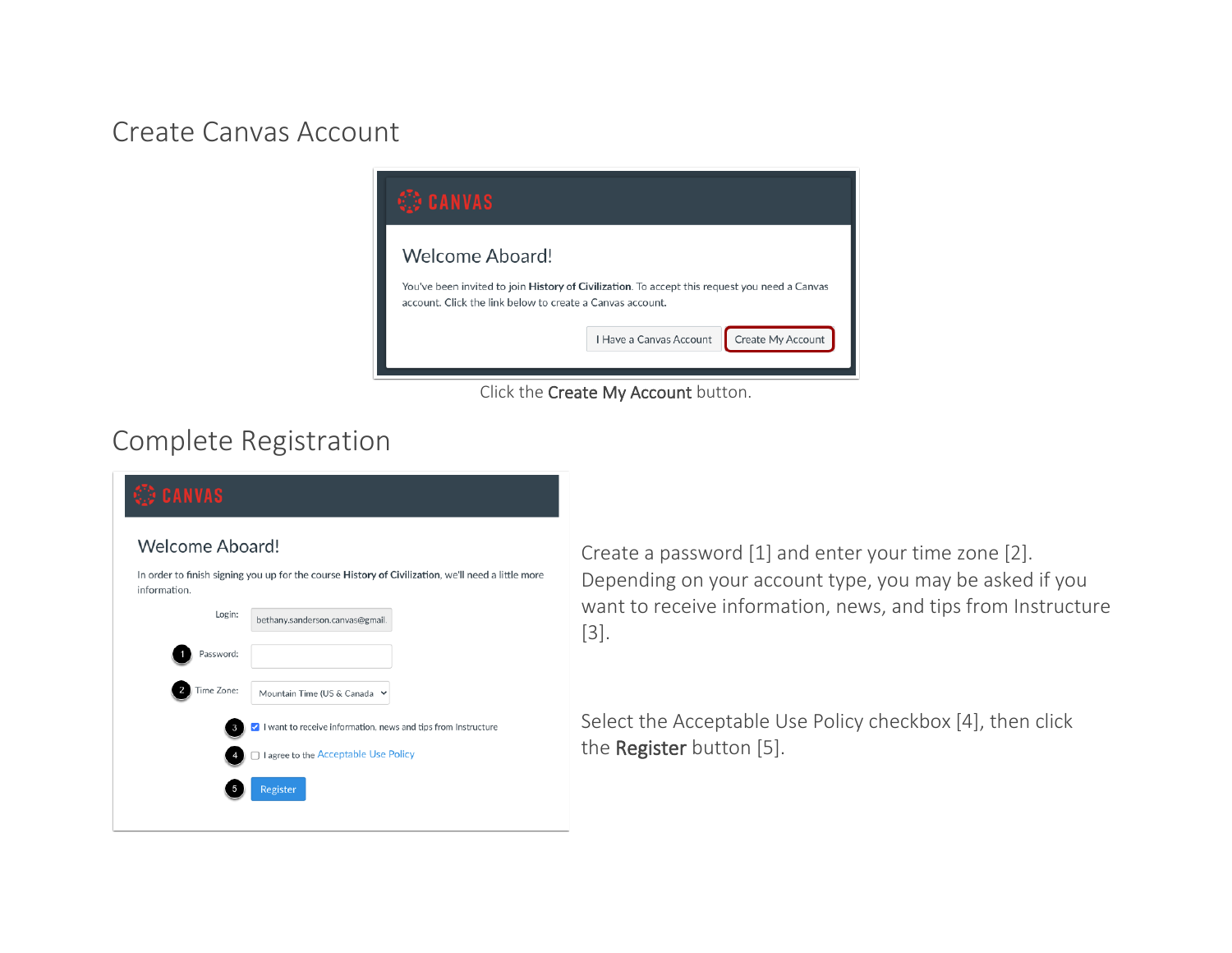# How can I use Canvas on my mobile device as a student?

#### Mobile Browsers

You can access Canvas from any browser on your Android/iOS device. However, mobile browsers are not supported, and features may not function as expected compared to viewing Canvas in a fully supported desktop browser.

On mobile devices, Canvas is designed to be used within Canvas mobile applications.

#### Mobile Applications

[Canvas Student:](https://community.canvaslms.com/docs/DOC-4048) This app provides access to Canvas while on the go. Depending on your device, not all Canvas features may be available on the app at this time. View [Canvas Student mobile features](http://bit.ly/cnvs-student-app) by version and device.

To download the Canvas Student app on your mobile device, search for Canvas Student in your App Store, then install and download it.

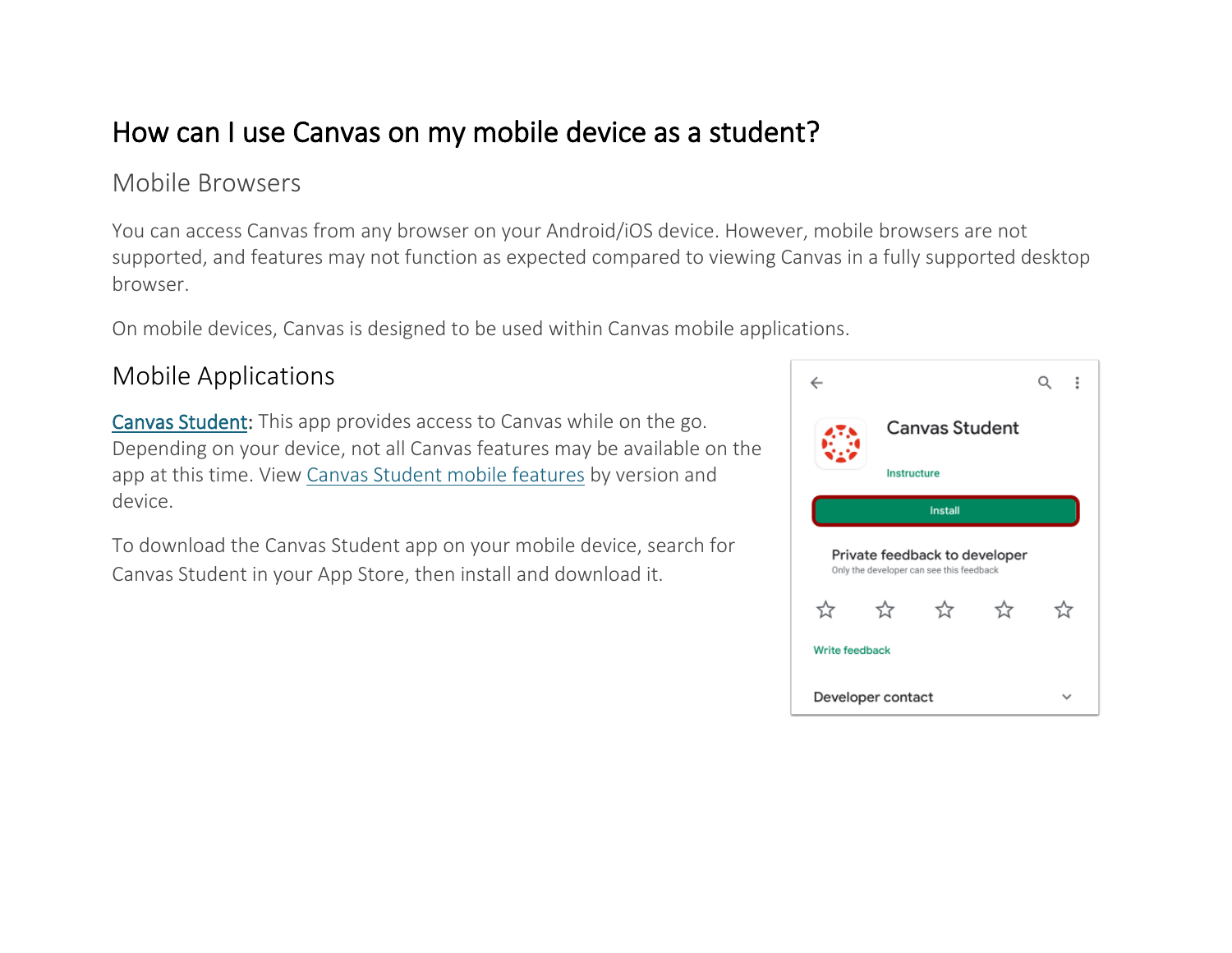# How do I log into the Student app on my mobile device with a QR Code?



Once you [download the Canvas Student app](https://community.canvaslms.com/t5/Canvas-Student-Android-Guide/How-do-I-download-the-Canvas-Student-app-on-my-Android-device/ta-p/1860) from the iTunes or Play store, you can use the app to log in to your Canvas account.

You can [generate a unique QR](https://community.canvaslms.com/docs/DOC-18636-42121224592) code from your Canvas web browser to quickly log into the app. This method uses your credentials from the QR code to log you into the app. The QR code is located in your account profile (User Navigation Menu).

The images below are shown for a phone display, but unless otherwise noted, tablet displays mirror the same steps.

Open Canvas Student and tap the QR Code link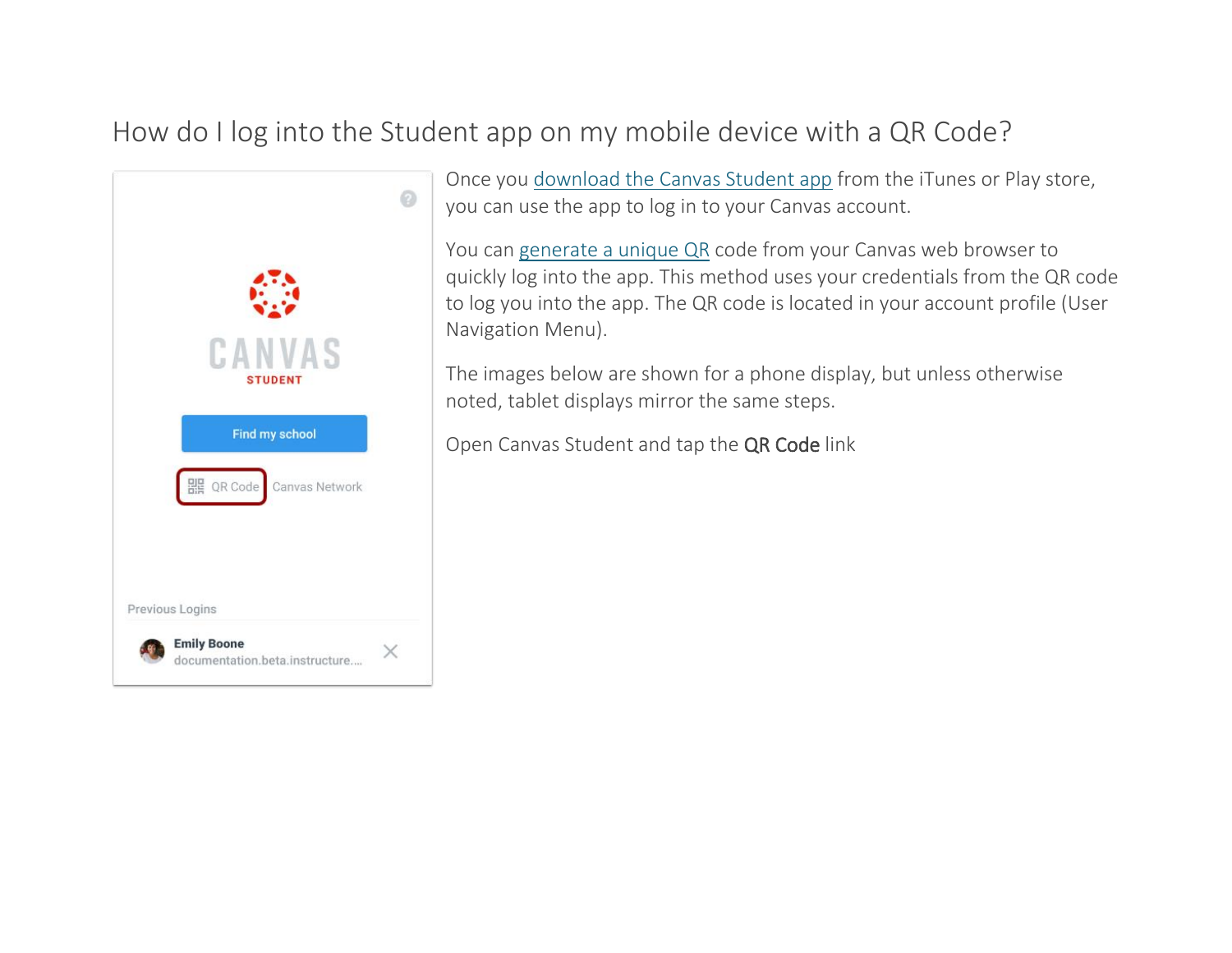Review the instructions for locating the QR code in the web version of Canvas. The QR code is located in your account profile (User Navigation Menu).

When you have located the QR code, click the Next button.





Hold your phone up to your computer screen to scan the QR code. Once the code is located, the app will update automatically.

#### Notes:

You may have to grant permission for your phone to use your camera.

The app may take a few minutes to log you in.

From there, you will be able to view the dashboard for your user account.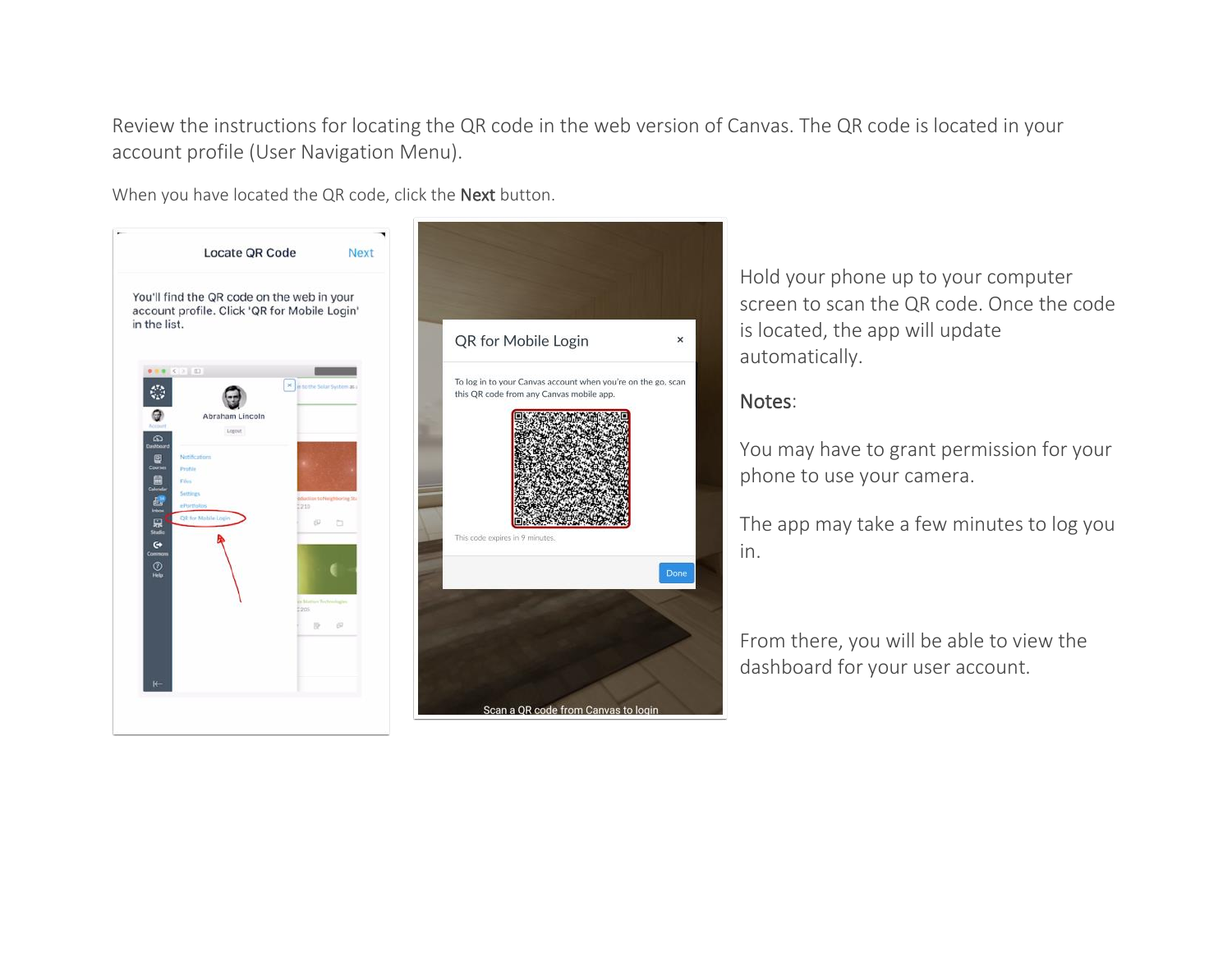# How do I access my Ring Central Meetings through Canvas?

#### What are RingCentral Meetings?

RingCentral Meetings is a video conferencing platform that HDMC, ICH, and CCC use to host lectures for online courses.